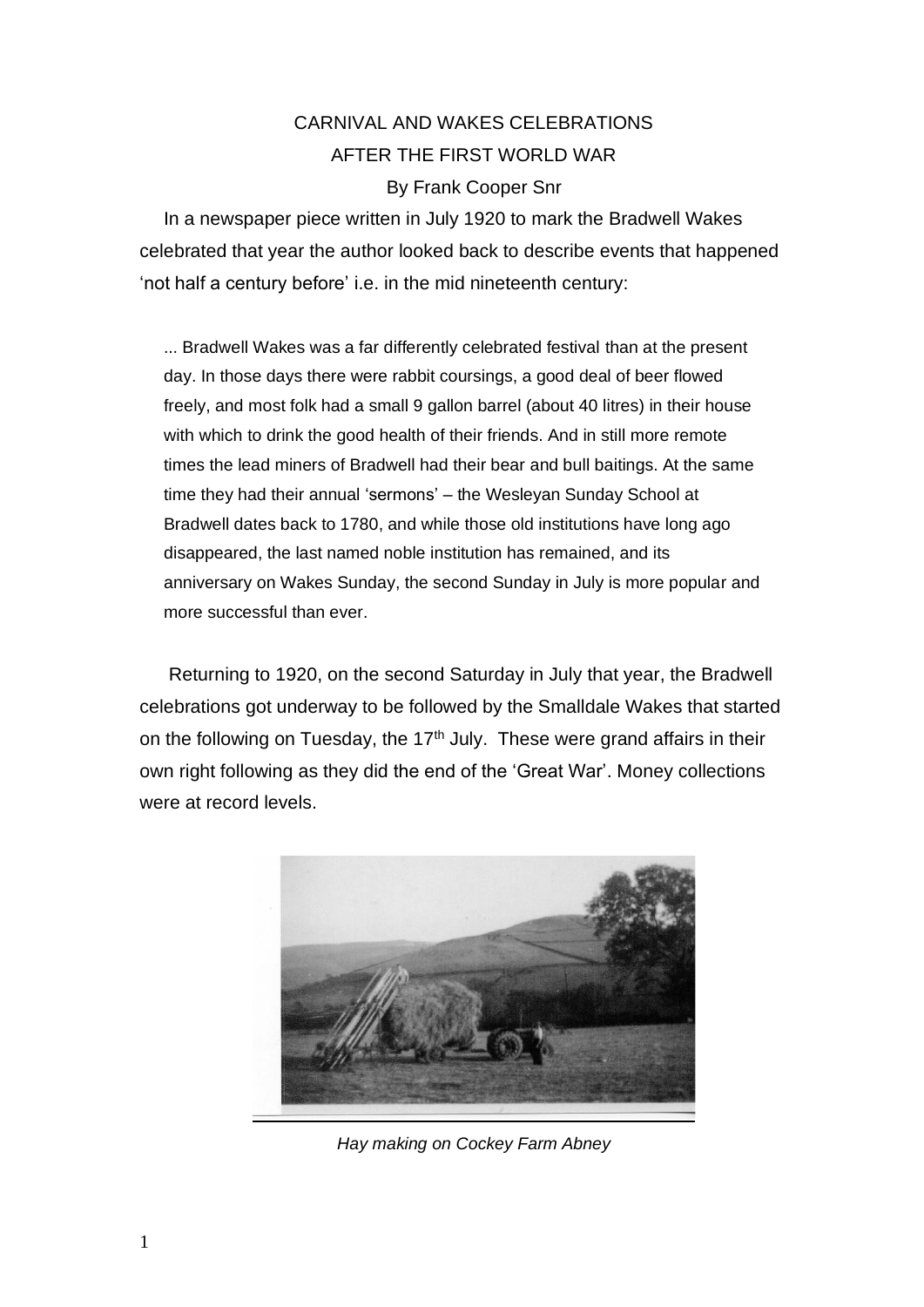Many different fields in Bradwell were used at various times over the years for the festival. Because of the haymaking farmers only let their fields be used if they had finished gathering and taking away the hay. The fields used included the Hazelbadge field, the Newburgh field, and two small fields where the Fire Station and the private houses are now to be found at the side of the Main Road.

Because of the depression in the early 30`s, there were a few years that the Wakes were not held but they were revived again in a big way when King George V's Jubilee was celebrated on 6<sup>th</sup> May, 1935. The Bradwell Old Band had been disbanded in the 1920s following a disastrous fire that destroyed many of the instruments. However people in the village felt a band should be revived for the Jubilee celebrations. So great was the interest in this proposal that a group of people came forward willing to form a committee to organise a band but a Jazz Band rather than a Brass Band. Mr. Arthur Rowland became the Chairman and Mr. George Williams the band leader.



*Bradwell Jazz Band c. 1935*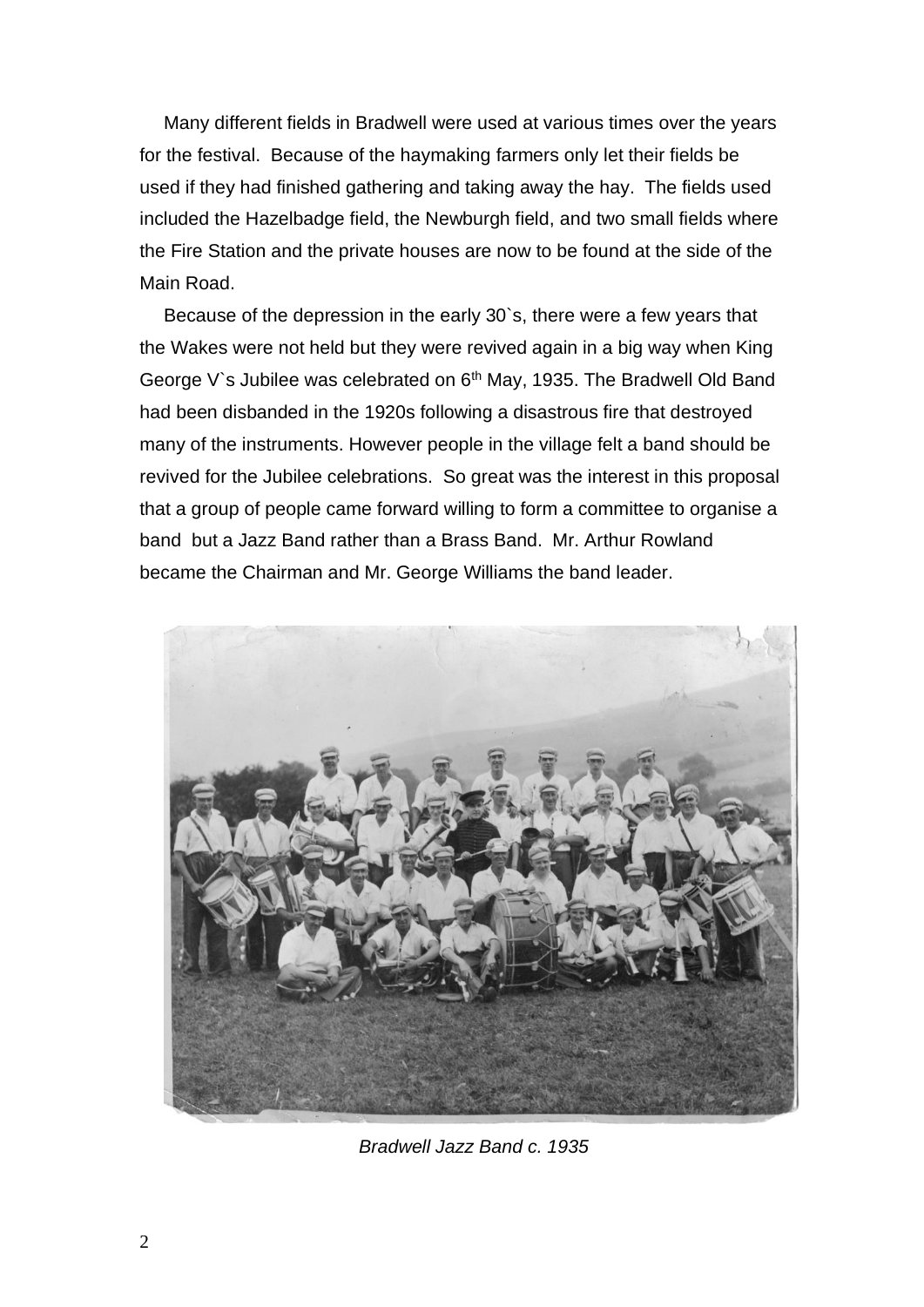The highlight of the Jubilee celebrations was the lighting of an enormous bonfire on the top of Bradwell Edge. So great was the success of the Jubilee celebrations that on August Bank Holiday Monday the same year, the Bradwell Pageant and Carnival was revived after an 8 year gap. The report of the event told of all the people of Bradwell uniting to make the event a great success. The attendance at the afternoon sports was over 2,000. The Bradwell Steeplechase, which included fell racing over Bradwell Edge and the surrounding hills, attracted entries from such as the Hallamshire Harriers, one of their members gaining a 'narrow victory over village youth, J. Liversidge'. The pageant at night attracted over 200 competitors in 17 different classes. After the judging in the Newburgh Field, the procession, nearly half a mile long, headed by the Bradwell Jazz Band, paraded the village 'while collectors took toll from the onlookers'.



*Ready for the procession mid 1930s*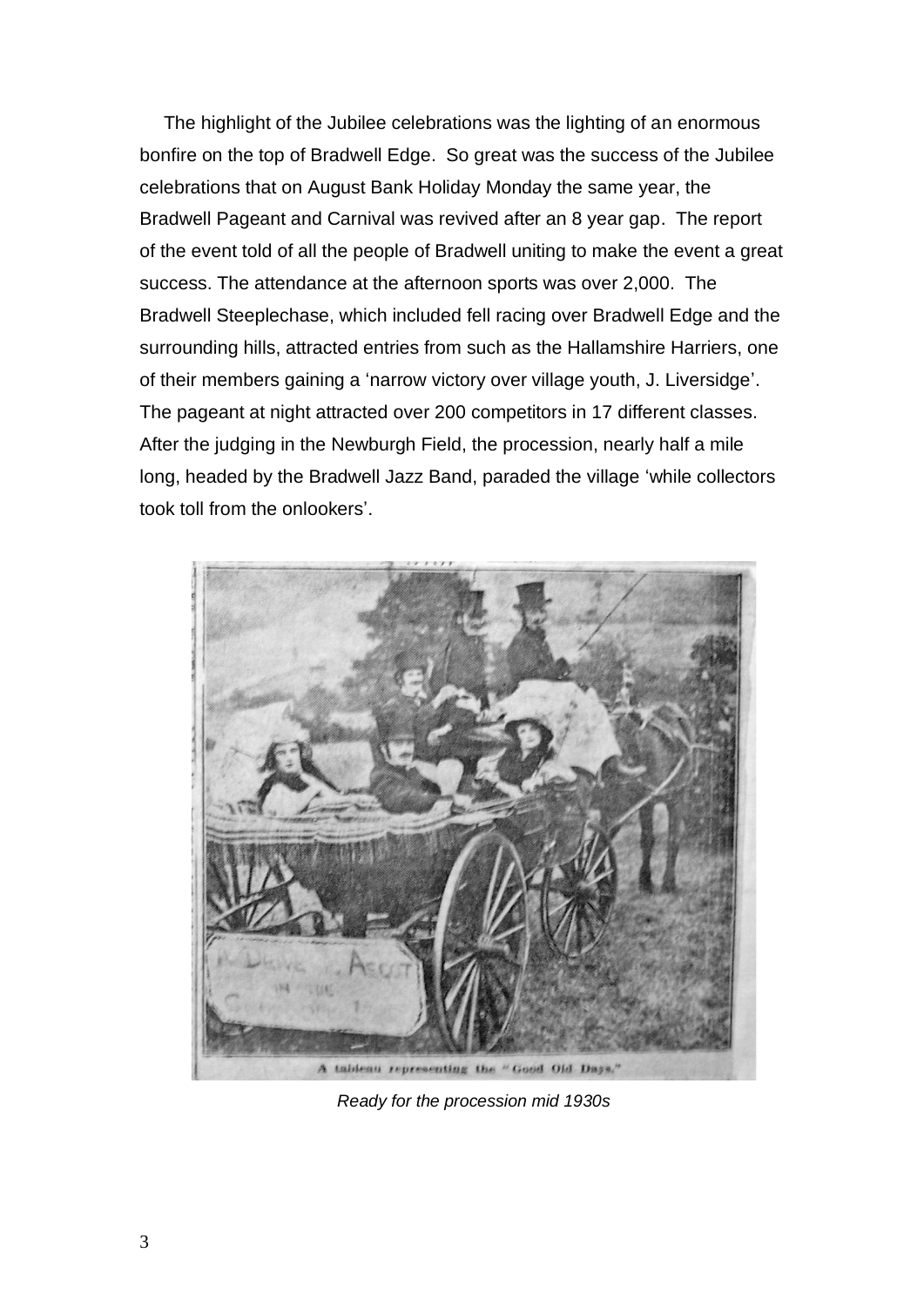The day concluded with a grand carnival dance in the Memorial Hall. Bradwell Hospital Committee benefited from the street collection from which they then made a donation to Sheffield Hospitals.



*Helping the hospitals in the 1930s*

The local fancy dress winners included the girls Mary Evans and Winnie Bossingham and the boys Gordon Spencer and T. Harrison. 'Prominent residents are taking a practical interest in the venture' and 'Monday promises to be one of the most attractive events staged in any village in the Hope Valley' were the remarks appearing in the papers and these certainly appear to have been true. It is perhaps worth mentioning that all these years later - 2007 - the Bossingham family whose members are still fit enough attend to the carnivals. There is now a bench in the Peace Gardens dedicated to the memory of several Bossinghams. On the other hand interest in the Jazz Band didn't last long after the event and it was disbanded after a couple of years, although not for ever.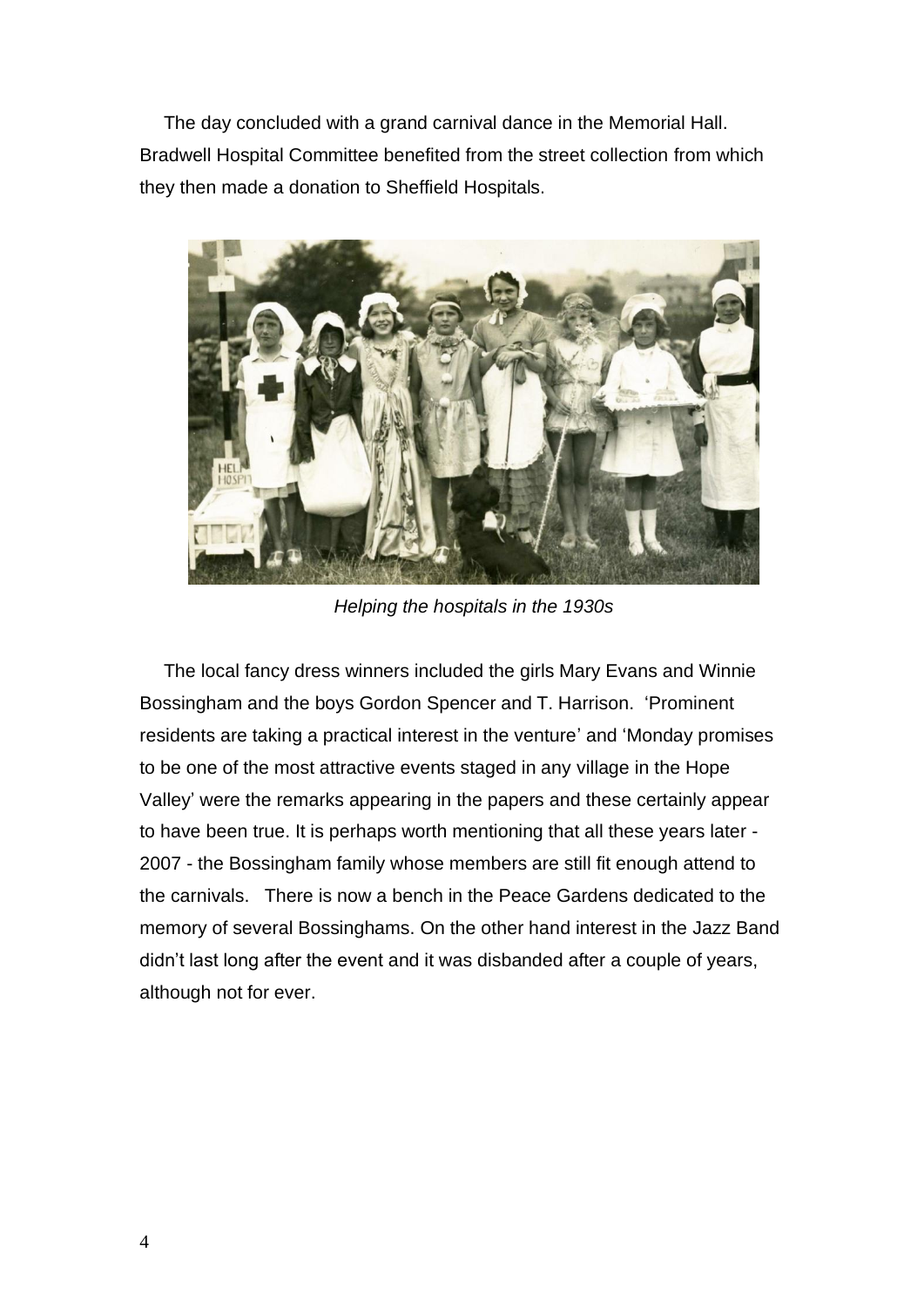

*Middle two first aiders Edgar and Thomas Bossingham* For the next few years everything was fine until the  $2<sup>nd</sup>$  World War was declared in 1939. Although many of the village men had been called up to fight in the armed forces the wakes continued to be held and the money raised was donated to the war charities.

In 1950 the ancient art of wells dressing was revived in Bradwell. A good part of Derbyshire rests on limestone, which means that falling rain is soaked up and disappears quickly into the rock. Settlements and farms cluster around those areas where springs appear, and it seems only natural that annual festivals of thanksgiving for precious water supplies grew up.

Well dressing seems to be one such festival, and its origins lie in the remote past, when primitive man threw flowers in to a spring to give thanks for water to the spirit who supposedly dwelt there. Christianity adopted and adapted the ceremony, and we know that in the early Middle Ages, well dressings were held at Tissington. The art of well dressing is said to be known in Bradwell as long ago as 1780 but did not continue until its revival in 1950. After that wells have been dressed here ever since. A modern well dressing is a community effort, and although each village has developed its own methods and techniques of presentation, the basic process is the same. It begins with boards made into shallow trays, the bottom covered with nails, lathes or holes for the clay to key. Traditionally, the clay is locally dug, and well `puddled` before use. It is wetted and treaded out so all impurities can be removed, then pummelled and kneaded until the texture is fine and pure.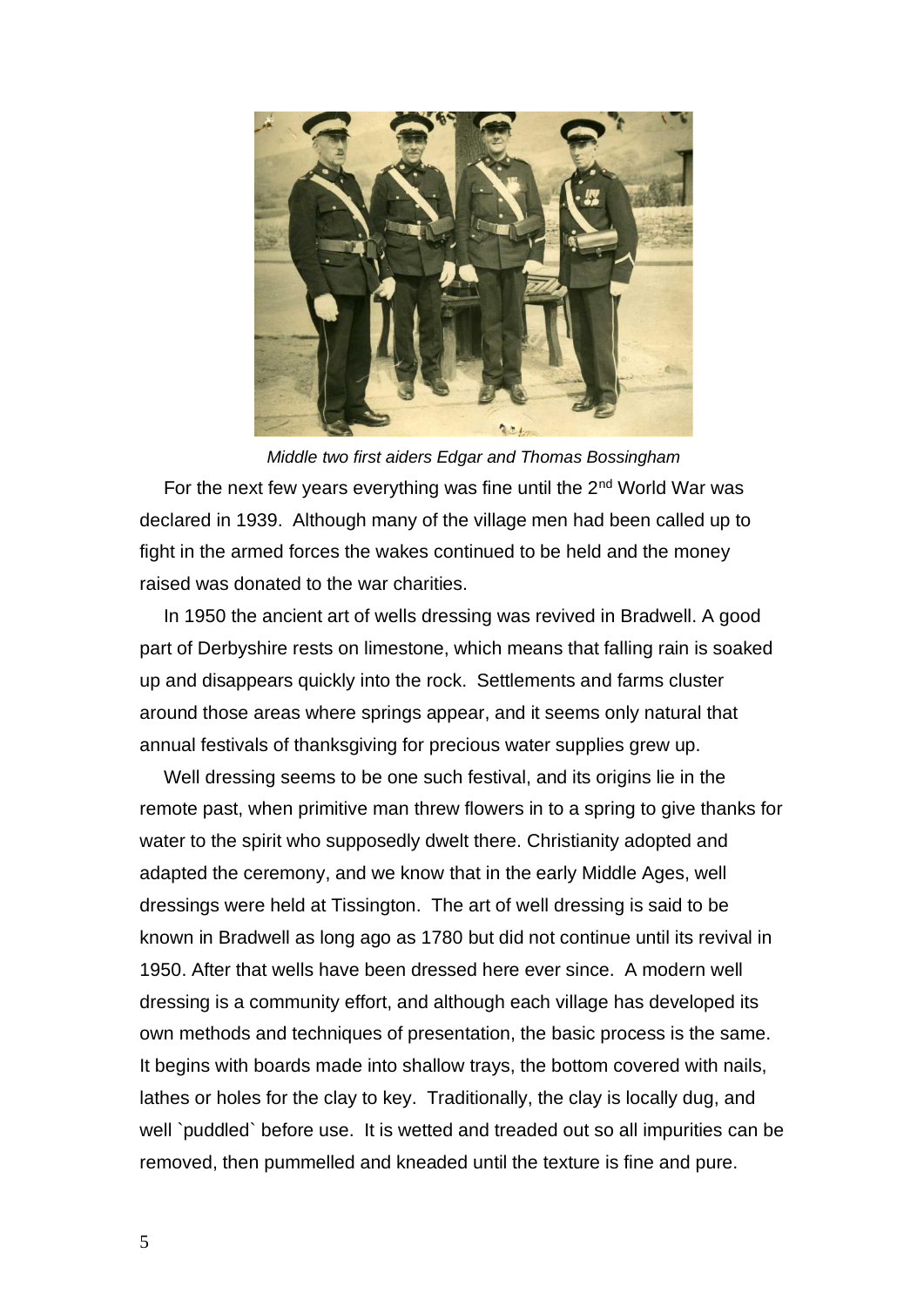When the clay is prepared and spread in to trays, it is stamped down and smoothed out to an even surface for work to begin. A life sized outline of the finished design, traditionally, but not always, a biblical picture, is prepared on paper, and this serves as a pattern for the finished picture. The outline is worked in alder cones, seeds, barks and grasses, and then are added the mosses, leaves and flower petals. It takes a week of hard work, aching backs, strained eyes and good humour to complete a well dressing, and the glory of the finished board will last even less. Then the process begins all over again of choosing a picture for the next year!

The revival of Well Dressing in Bradwell in 1950 owed much to Mrs. Mills, the licensee of the Bowling Green Inn. She managed to influence some of the regulars at the pub to revive the art. Mr. Jim Williams agreed to draw the picture for the well and helpers who contributed were as follows: Mrs. B.A. Mills herself, Miss Joyce Smith, Mr. & Mrs. Alf Thompson and many of the village children who also wanted to help. The picture on the well was "The Good Shepherd". It was such a great success that it wasn`t long before Mrs. Mills had influenced the people from the other end of the village and so the Church Street Well was erected the following year in 1951 when a Blessing of the Well in was introduced, involving both the Church choir and the Castleton Silver Band. The team in Church Street that year were Joyce Armstrong, Eileen Mather, Betty Bough, Angela Sammans, Bill Mather and Jessie Spencer.



*Putting the finishing touches to the Church Street well dressing 1953*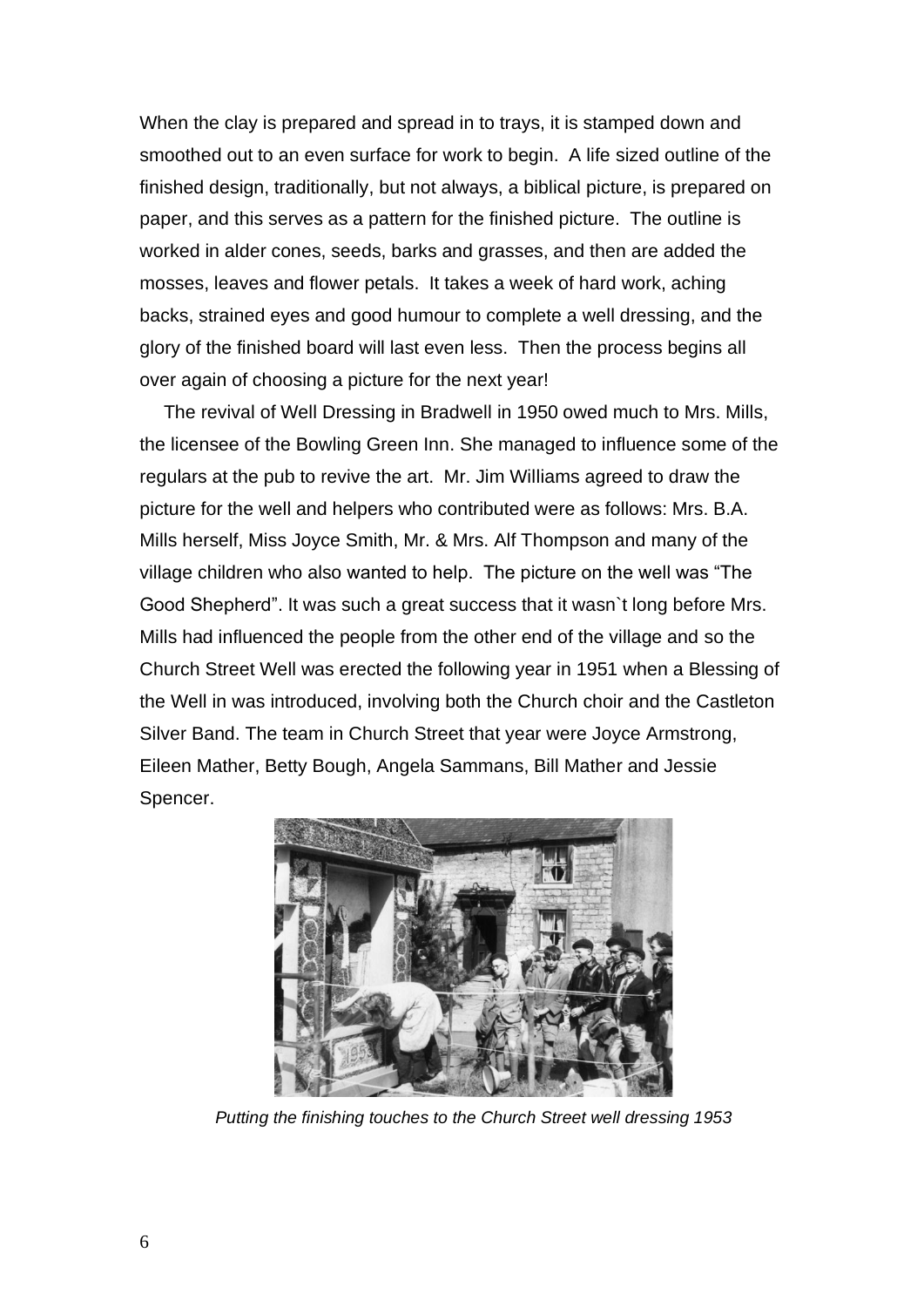The other change made in 1950 was that the date of the Carnival was moved from the 2<sup>nd</sup> week in July to the 1st week in August to coincide with the August Bank Holiday (this now of course is at the end of August) and it was organised by the Bradwell Sports Club.

In 1948. Mrs H. F. England, the local doctor's wife, was the instigator of the foundation of the Bradwell Sports Club. The first officers of the Club were Mr. E.A.Bromage (the Co-op manager) Treasurer, Mrs. England Secretary and Les Barker Chairman. Unfortunately Mr. Bromage died soon after Sports Club was just beginning to attract local young members, however Mr. Reg Boyes ably took on the responsibility of Treasurer.

The first job to be done by the organisers was to select a village 'Queen' and her attendants, which was done at a dance held in Bradwell Memorial Hall and this was how the queen was chosen for the village for many years. In 1950 Miss Janet Repton was the first Queen to be chosen in this way, with Mavis Roberts and Molly Johnson as Senior Attendants and Rosemary Sammans and Zoe Elliott as the Junior Attendants. A procession led by the queen went through the village on a nicely decorated hay cart covered in flowers. The cart was towed by a tractor belonging to Jack Middleton and driven by Alf Higginbottom. The procession was followed by villagers in fancy dress and accompanied by Castleton Silver Band. By this time Jazz Band had reformed and joined in the procession. George Williams, who had been leader of the first band in 1935, once again led them through the village. At a ceremony on the Sports Field Janet Repton was officially crowned queen by Mrs. L. Coupland. Afterwards carnival celebrations took place on Ted Brammer's field behind the Bath Hotel next to where the caravan field is now located.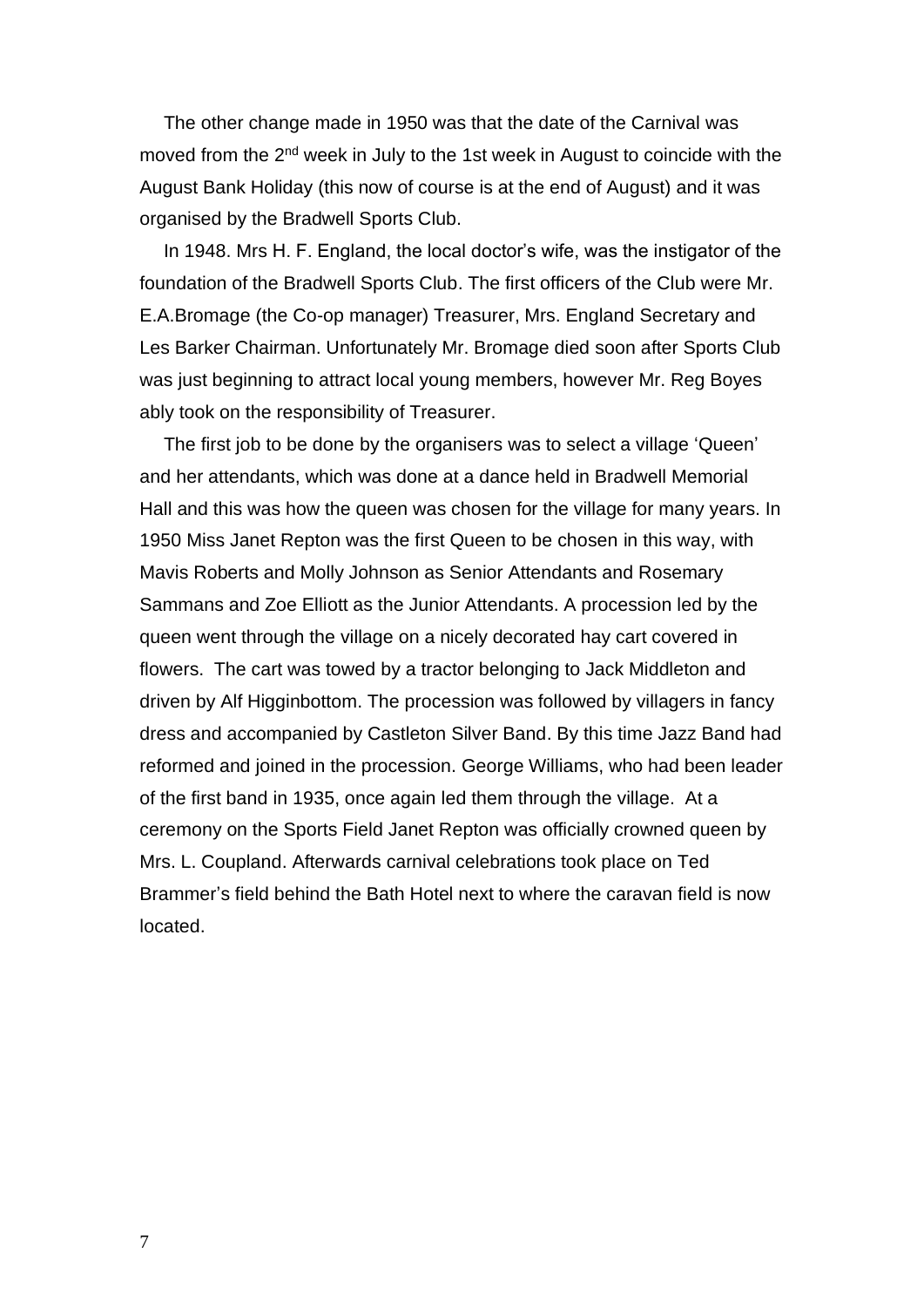

*Janet Repton, Miss Crawford (Queen selector, Molly Johnson and Mavis Roberts*.

In the 1951 the carnival for the first and only time had a queen selected not from Bradwell but from Little Hucklow. Kathleen Wragg was the queen chosen for that year. This of course was perfectly in order as Little Hucklow is included within the Parish of Bradwell. Unfortunately the Jazz Band that had been reformed for these early post war years once more had to close but the carnivals went from strength to strength throughout the following years. During the 1970`s and 80`s the celebrations were at their peak with the formation of the Bradwell Majorettes by Janet Bates, daughter of Cecil and Joan Bates of Town Lane. Over the years many people took on the role of training the Majorettes. These included Janet Spencer, who like others gave a lot of time and effort to the job during the late 1970`s. In 1978 the Jazz Band was once again re-formed with George Williams as band leader. For the next two or three years they attended many other village carnivals in the Hope Valley.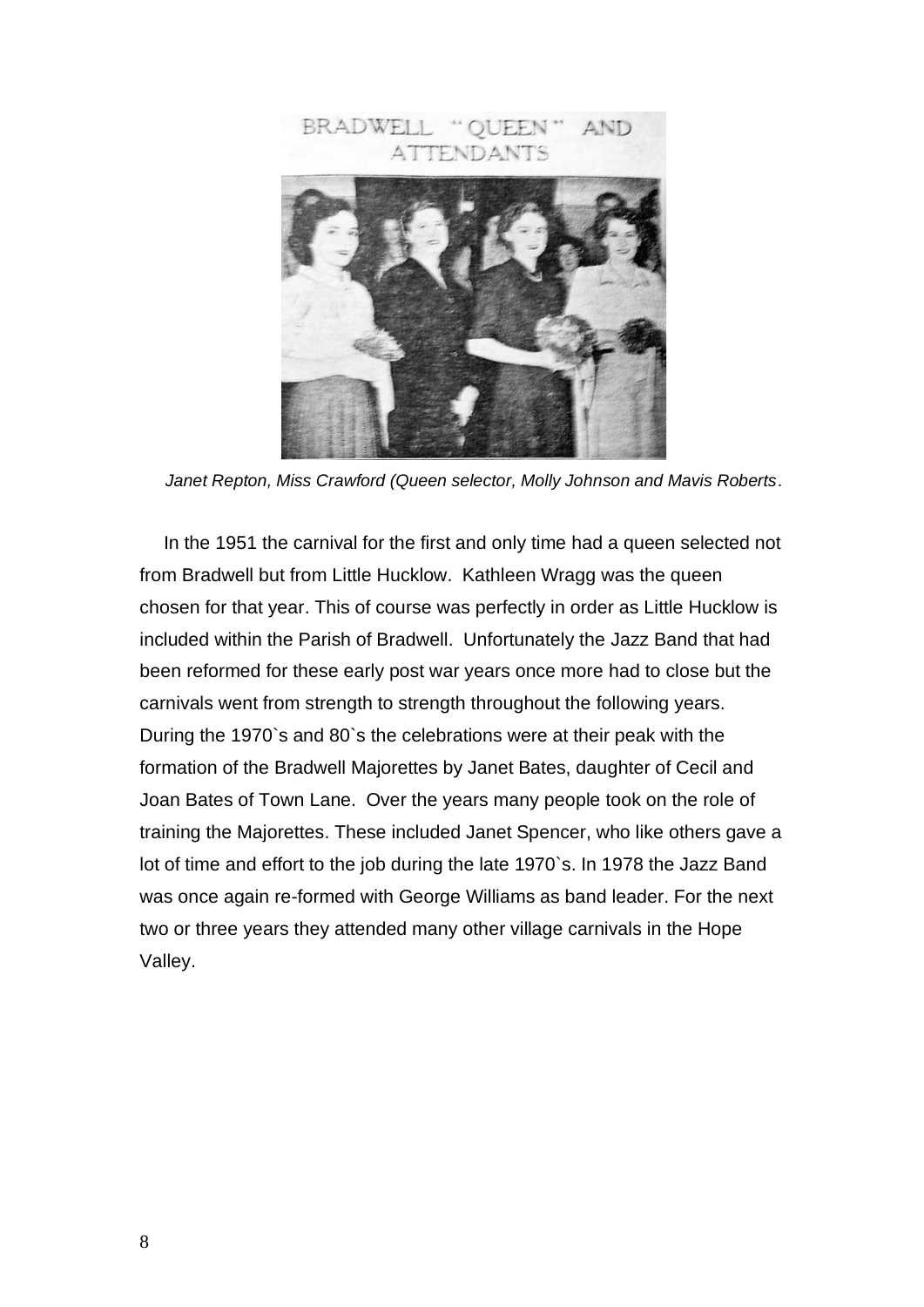

*Queen Lesley Rowbottom and senior attendants Trish Frith and Tracy Capey, attendants Annette and Lorraine Habershaw (in pale blue) 1976/7*

In 1970`s and 80`s the Carnival Committee were a very hard working bunch, consisting mainly of women. The Chairman however was Mr. David Wilson – better known as Corporal to one of the Carnival Committees – David would have known who they were as some of them still talk of the departed Corporal to this day. David ran the committee like clockwork and as soon as one event ended the task of raising funds was started all over again for the following year. They held Jumble sales, dances, sponsored walks and raffles etc. Towards the middle of the 1980`s the cost of the bands who were to take part in the procession was becoming increasingly more expensive, costing anything from £100 to £400 per band. Since at that time there might as many as six or more bands it can easily be imagined this money took some raising. It was amazing how many people thought these bands came on the day for nothing – if only!

It was during this period at a meeting of the Carnival Committee that the question of whether an alternative way of raising funds to cover the cost of the